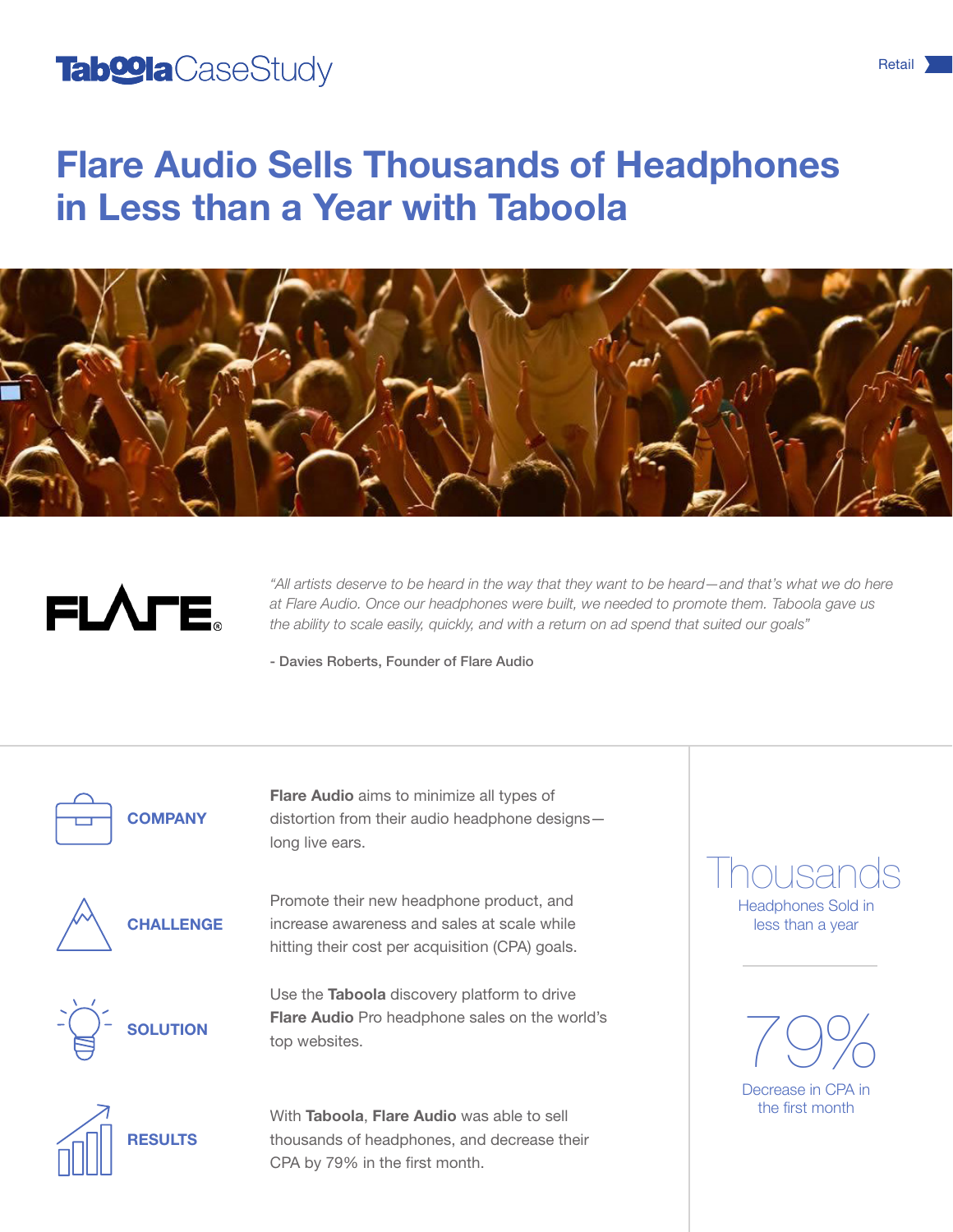## Tab@laCaseStudy Retail Retail Retail Retail Retail Retail Retail Retail Retail Retail Retail Retail Retail Retail Retail Retail Retail Retail Retail Retail Retail Retail Retail Retail Retail Retail Retail Retail Retail Ret

Introduction

Founded by British inventor Davies Roberts, Flare Audio has spent the last seven years re-inventing the loudspeaker and headphones, drawing praise from music industry luminaries including Led Zeppelin's Jimmy Page, Jarvis Cocker, Richard Hawley, Bella Sarris and producer 'Flood' in the process.

Their big innovation and mission is to minimize all types of distortion from our audio designs. From the founder's experience in the live music industry, they have learned and understood what was going wrong with the traditional approach used to create loudspeakers and headphones, and have developed patent pending technology to create pure audio in any sound-producing device.



#### Flare Audio Grows Success of New Headphone Product with Taboola